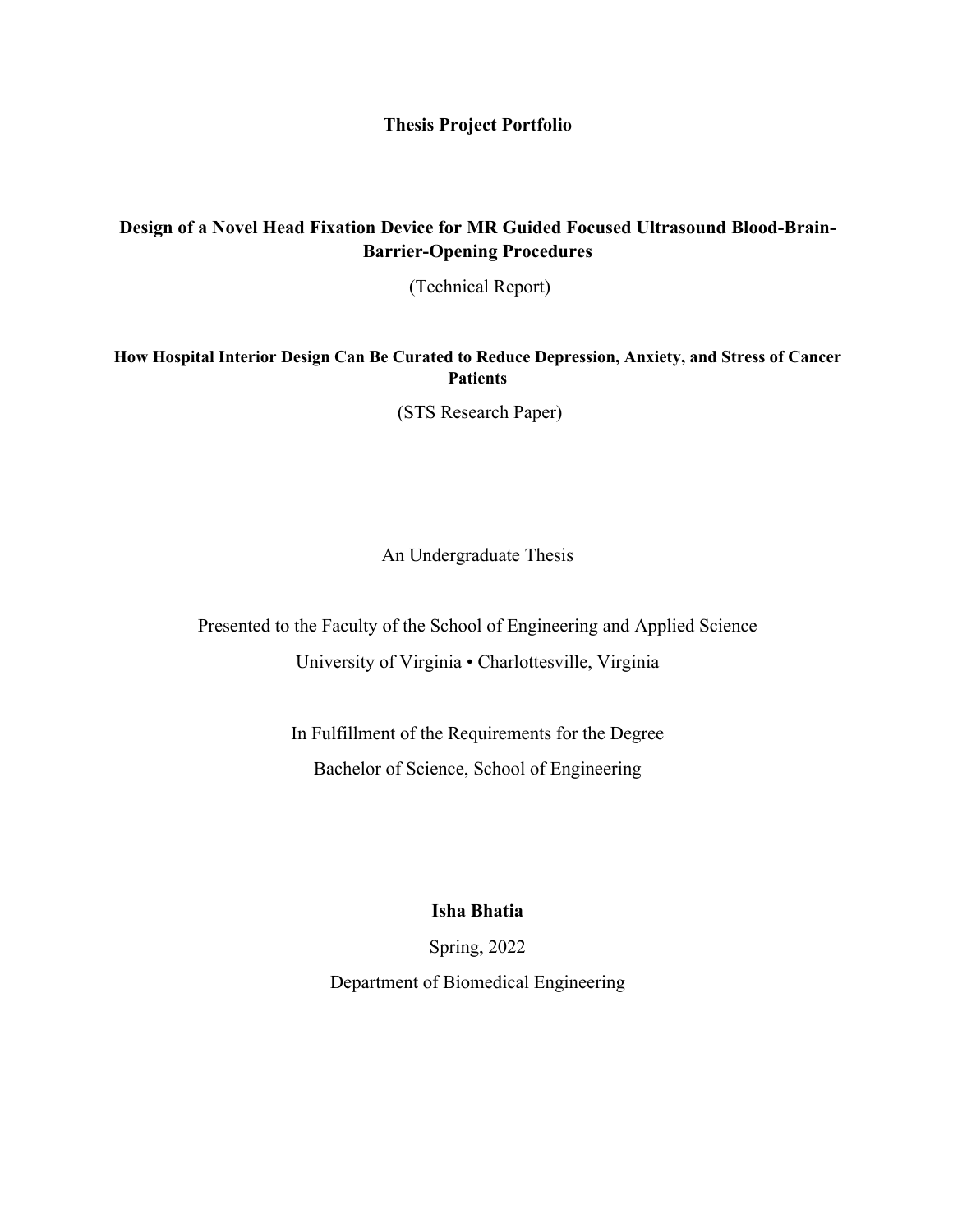## **Table of Contents**

Sociotechnical Synthesis

Design of a Novel Head Fixation Device for MR Guided Focused Ultrasound Blood-Brain-Barrier-Opening Procedures

How Hospital Interior Design Can Be Curated to Reduce Depression, Anxiety, and Stress of Cancer Patients

Prospectus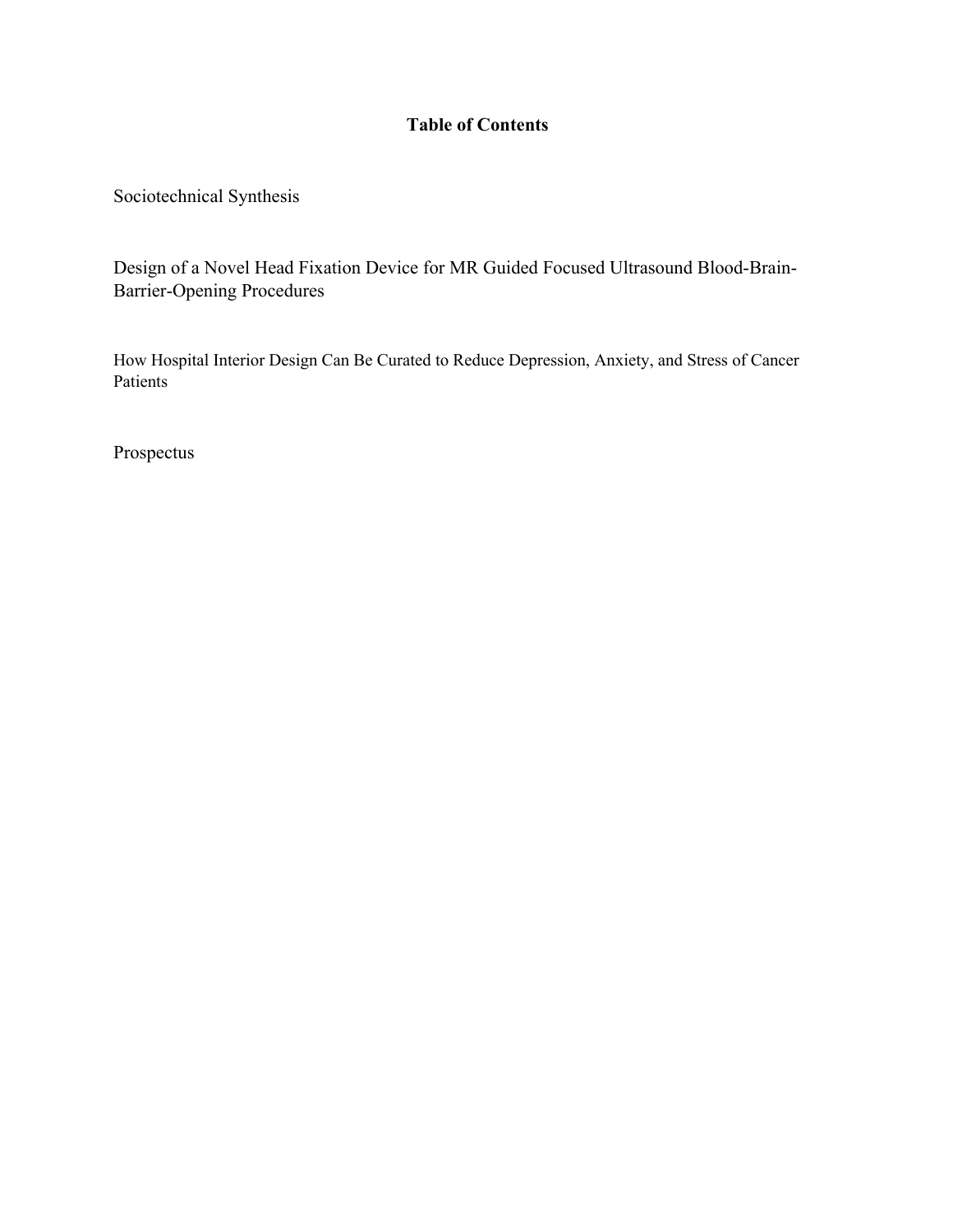## **Sociotechnical Synthesis**

Countless patients across the world depend on hospitals to provide the best quality of care for a variety of afflictions that differ in degrees of severity. The treatments that hospitals provide are especially crucial for individuals suffering from serious conditions such as those dealing with the presence of tumors or cancers within the body. This portfolio focuses on the results of two individual research projects that follow a similar theme of maximizing patient comfort and mental wellbeing. Specifically, the goal of the technical research project is to design a comfortable head fixation device that can be used for focused ultrasound, or FUS applications, while the science, technology, and society (STS) research project presents evidence urging hospital designers to consider the impact of hospital environment on patient mental health, and in turn, patient physical health. Both projects are centered on a population of patients with serious diagnoses, with the technical project targeting patients with abnormalities in the brain, and the STS topic concentrating more on cancer patients. Treatments for both patient populations are intensive and cause considerable stress to patients, which adds to the stress from a diagnosis itself. For the technical research project, the final product is a headframe which avoids invasive techniques altogether whilst being a mode to effective treatment. The motivation to change the design of current headframes is interrelated with the motivation to change hospital interior design altogether, in that the objective is to reduce overall fear and apprehension towards hospital visits. Ultimately, the STS paper further elaborates on the importance of making hospitals more patient-friendly to improve patient prognoses and to facilitate faster recovery.

In order to understand the need to alter the design of fixation devices, it is first necessary to recognize the function and purpose of FUS. FUS is a non-invasive, early-stage technology utilized in the treatment of many medical disorders. The technology functions by using an acoustic lens to concentrate several intersecting ultrasound beams deep within the body with extreme accuracy (White, 2021). A significant treatment of interest is the opening of the blood-brain-barrier (BBB), where a wider area of opened BBB expands the treatment envelope. The BBB is extremely impermeable, allowing only five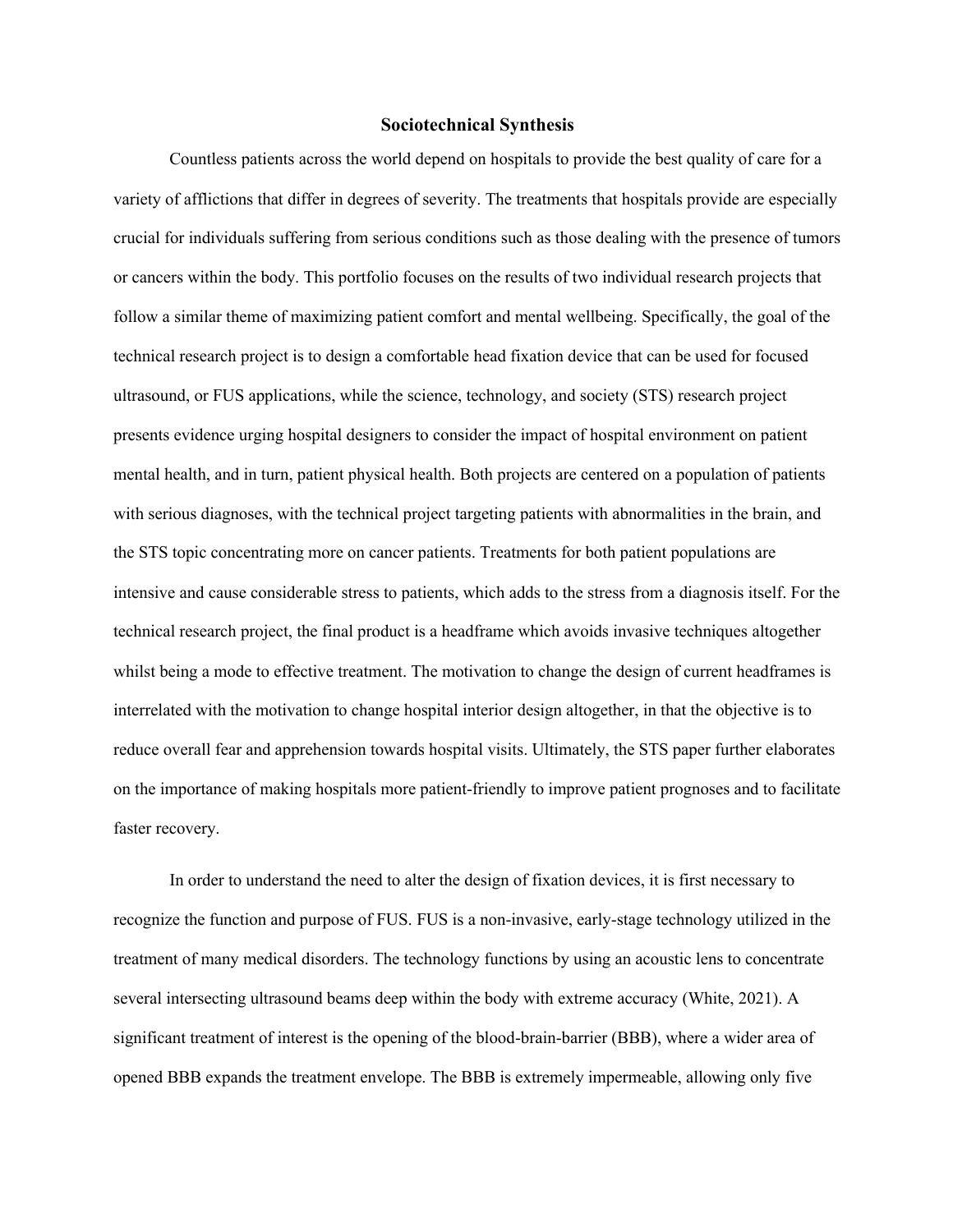percent of 7,000 small molecule drugs to penetrate the barrier (Konofagou et al., 2012). Thus, BBB opening creates the possibility for several applications, including treatment for severe cancers such as Glioblastoma (Abrahao et al., 2019). To facilitate a BBB opening, a patient's head should be properly secured to the FUS apparatus with a headframe. However, stereotactic frames currently used for FUS were originally designed for radiosurgery, making such frames suboptimal for FUS applications. Current headframes are limited in that they yield smaller treatment areas and do not maximize patient comfort, since four pins have to be screwed into the patient's skull (Bichay & Mayville, 2016). The shortcomings of fixation devices pose a serious challenge towards realizing the full potential of FUS treatment; therefore, an improved fixation device remains a great need in the field. Thus, the proposed technical project deliverable is an improved fixation device for FUS applications.

A cancer diagnosis is an extremely stressful event for people of all ages, even if the cancer is detected at an early stage. Factors such as treatment costs, frequency of hospital visits, and effects of treatment add to the mental toll of cancer patients, making co-morbidities such as depression and anxiety common in these patients (Singer, 2018). Since depression has the potential to worsen cancer prognoses, it is necessary to re-design hospitals so as to contribute to a positive mental state in cancer patients especially given the significant portion of time such patients spend in hospitals. The STS portion of this portfolio, in turn, aims to answer the research question: How can hospital designs be curated to reduce depression, anxiety, and stress of cancer patients to ultimately improve cancer progression and patient quality-of-life (QOL)? To answer this question, the STS paper sets forth design elements and themes that should be incorporated within hospital wards based on scientifically backed research articles and established case studies; these research methods show how certain design components influence patient mental states. This research is analyzed through the lens of the Social Construction of Technology, or SCOT, where patient perceptions of certain design elements are paralleled to how such perceptions impact a patient's mental state. In other words, this paper argues that perceptions have the capability to physically affect patients. It is expected that elements such as greenery, vibrant colors and art should be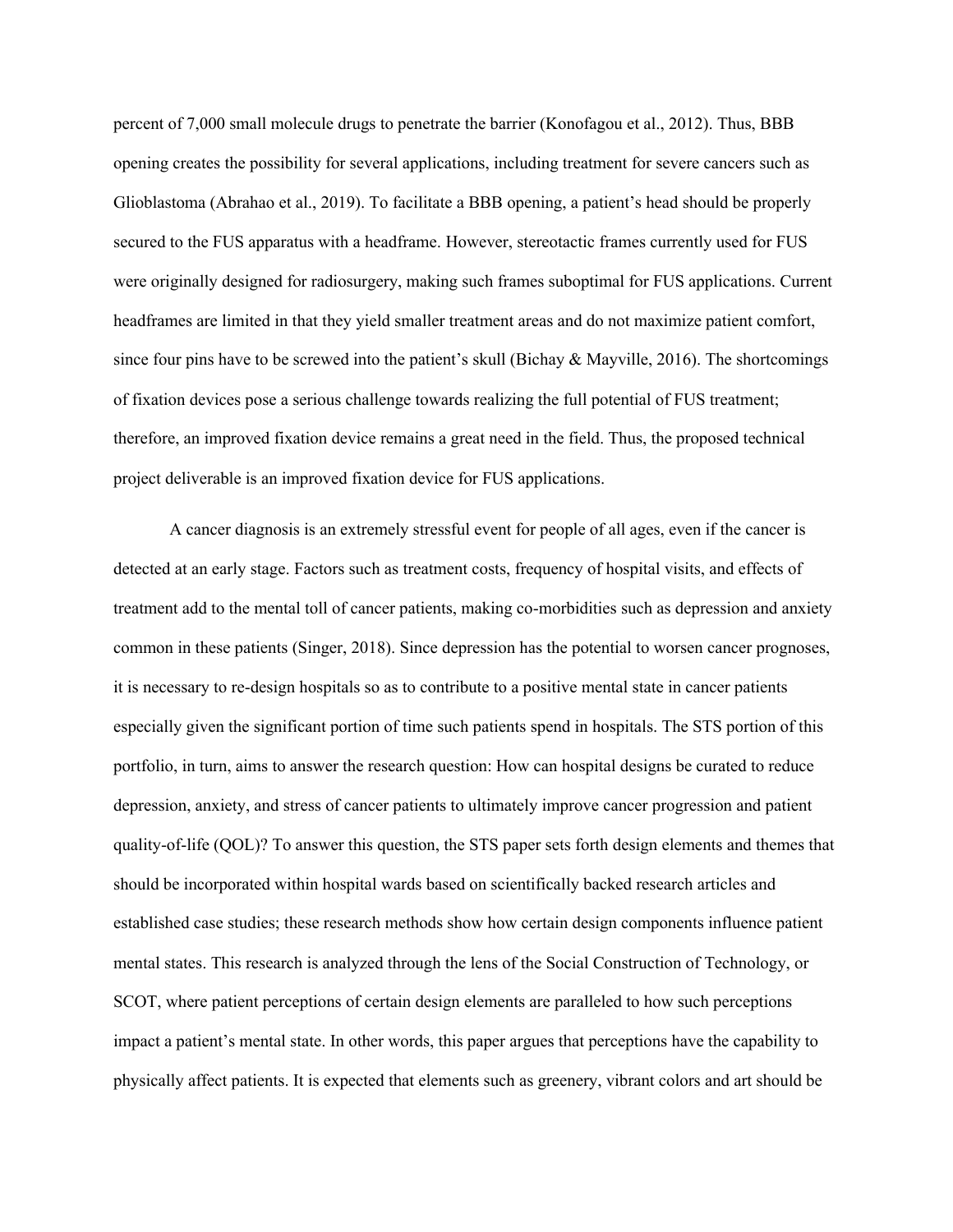incorporated within hospital wards to make a patient feel more at home and happier during hospital visits. Results should inform experts who specialize in hospital interior design to consider the impact of design elements on patient mental health.

Design processes as a whole often require considerable time and thought given to background research before the actual ideation and design phase. Even though the STS paper is more centered around engineering-related thought processes in the context of interior design, its argument reveals the commitment required of designers and engineers to yield a deliverable that effectively solves the problem at hand. The motivation behind the STS topic is partially related to the amount of time and effort spent in consulting with physicians and other experts to gain a basic understanding of the problem before even shifting to ideation of the headframe. Separating the analysis of both research projects would be a disservice to the main idea of the portfolio, which highlights the importance of patient-centered design instead of solutions that solve a problem, yet do not benefit patients. Dual analysis of both the technical and STS topics overwhelmingly affirms the importance of a shifted mindset towards design in the health sciences field without needing to lose sight of creativity in innovation.